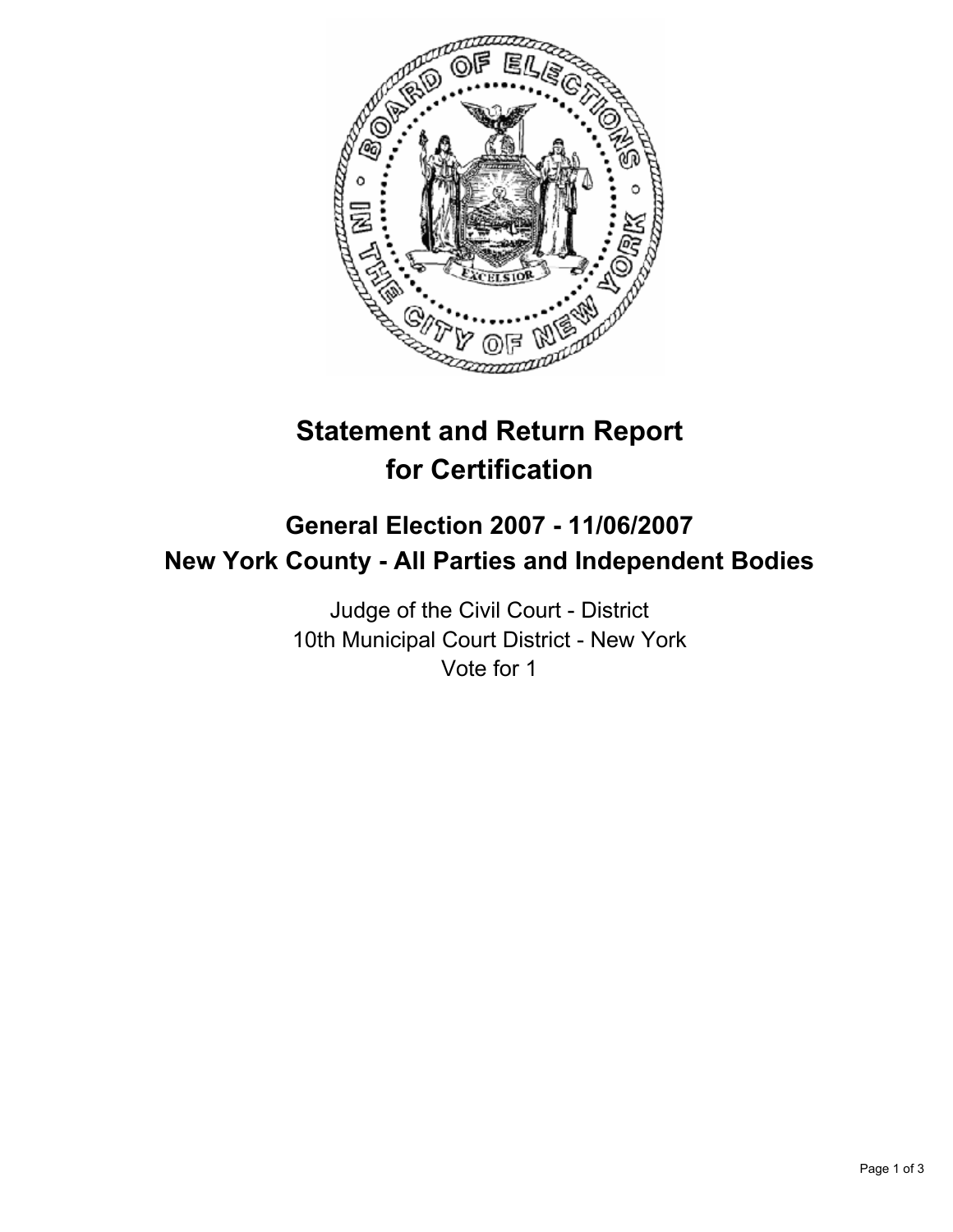

#### **Assembly District 68**

| PUBLIC COUNTER                 | 547 |
|--------------------------------|-----|
| <b>EMERGENCY</b>               |     |
| ABSENTEE/MILITARY              | 17  |
| <b>AFFIDAVIT</b>               | 13  |
| <b>Total Ballots</b>           | 584 |
| GEOFFREY D WRIGHT (DEMOCRATIC) | 419 |
| <b>Total Votes</b>             | 419 |
| Unrecorded                     | 165 |

#### **Assembly District 70**

| <b>PUBLIC COUNTER</b>          | 2,652 |  |
|--------------------------------|-------|--|
| <b>EMERGENCY</b>               | 0     |  |
| ABSENTEE/MILITARY              | 97    |  |
| AFFIDAVIT                      | 38    |  |
| <b>Total Ballots</b>           | 2,787 |  |
| GEOFFREY D WRIGHT (DEMOCRATIC) | 2,202 |  |
| <b>Total Votes</b>             | 2,202 |  |
| Unrecorded                     | 585   |  |

#### **Assembly District 71**

| 988   |
|-------|
|       |
| 49    |
| 14    |
| 1,058 |
| 841   |
| 841   |
| 217   |
|       |